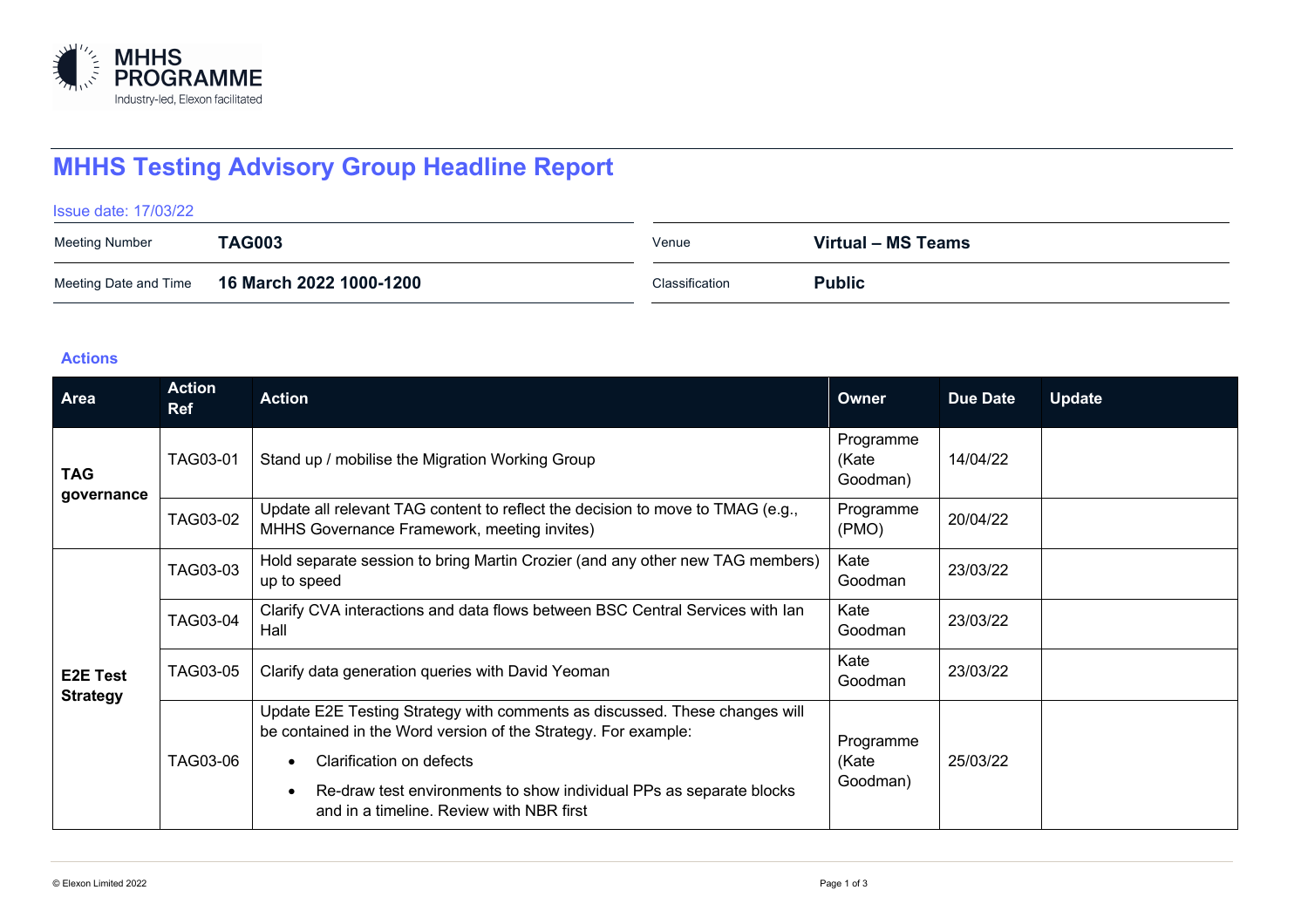|              | TAG03-07 | Provide any further comments and feedback to the PMO on E2E Testing Strategy<br>as presented, to inform E2E Test Strategy document. PMO to share comments<br>form with Headline Report | <b>TAG</b><br>members                          | 23/03/22 | Update: Comments form<br>shared with TAG<br>members alongside<br>meeting Headline Report |
|--------------|----------|----------------------------------------------------------------------------------------------------------------------------------------------------------------------------------------|------------------------------------------------|----------|------------------------------------------------------------------------------------------|
| <b>Other</b> | TAG03-08 | Define the Level 4 working groups expected under TMAG, when they expect to<br>be mobilised and what deliverables will come to which groups. Present at next<br><b>TMAG</b>             | Programme<br>(Kate<br>Goodman,<br>Chris Welby) | 20/04/22 |                                                                                          |
|              | TAG03-09 | Provide details to PMO on SEC TAG July clash (to inform TMAG rescheduling)                                                                                                             | Nickie<br>Bernsmeier-<br>Rullow                | 20/04/22 |                                                                                          |

## **Decisions**

| Area                                | Dec Ref       | <b>Decision</b>                                                                   |
|-------------------------------------|---------------|-----------------------------------------------------------------------------------|
| <b>TAG</b><br>Governance            | TAG-<br>DEC04 | Approved Testing and Migration Advisory (TMAG) Group ToR                          |
|                                     | TAG-<br>DEC05 | Approved Data Working Group (DWG) ToR                                             |
| <b>Test Data</b><br><b>Strategy</b> | TAG-<br>DEC06 | Approved Test Data Strategy Principles to write up in full Test Strategy document |

## **Key Discussion items**

| Area                        | <b>Discussion</b>                                                                                                                                                                                                                                                                                                                                                                                       |  |
|-----------------------------|---------------------------------------------------------------------------------------------------------------------------------------------------------------------------------------------------------------------------------------------------------------------------------------------------------------------------------------------------------------------------------------------------------|--|
| <b>TAG Governance</b>       | The TAG agreed to establish the Migration Working Group (action TAG03-01). The TAG approved TMAG and DWG Terms of Reference.<br>Relevant TAG content will be updated to reflect the move to TMAG (action TAG03-02).                                                                                                                                                                                     |  |
|                             | The Programme outlined the E2E Testing Strategy and ran through individual elements of the strategy in detail. The Programme invited<br>questions from TAG members on each element. Particular areas of discussion included:                                                                                                                                                                            |  |
| <b>E2E Testing Strategy</b> | Technical integration and how this was described as "Component Integration" - the first stage of SIT.                                                                                                                                                                                                                                                                                                   |  |
|                             | Where the scope of MHHS testing starts/finishes, including the different systems and interfaces that fall under the remit of MHHS. It<br>was noted that Programme Participants would need to test their own systems, particularly in PIT. Some MHHS Testing will only go<br>as far as the interfaces between systems, but there will be End to End testing executed in SIT to prove the overall design. |  |